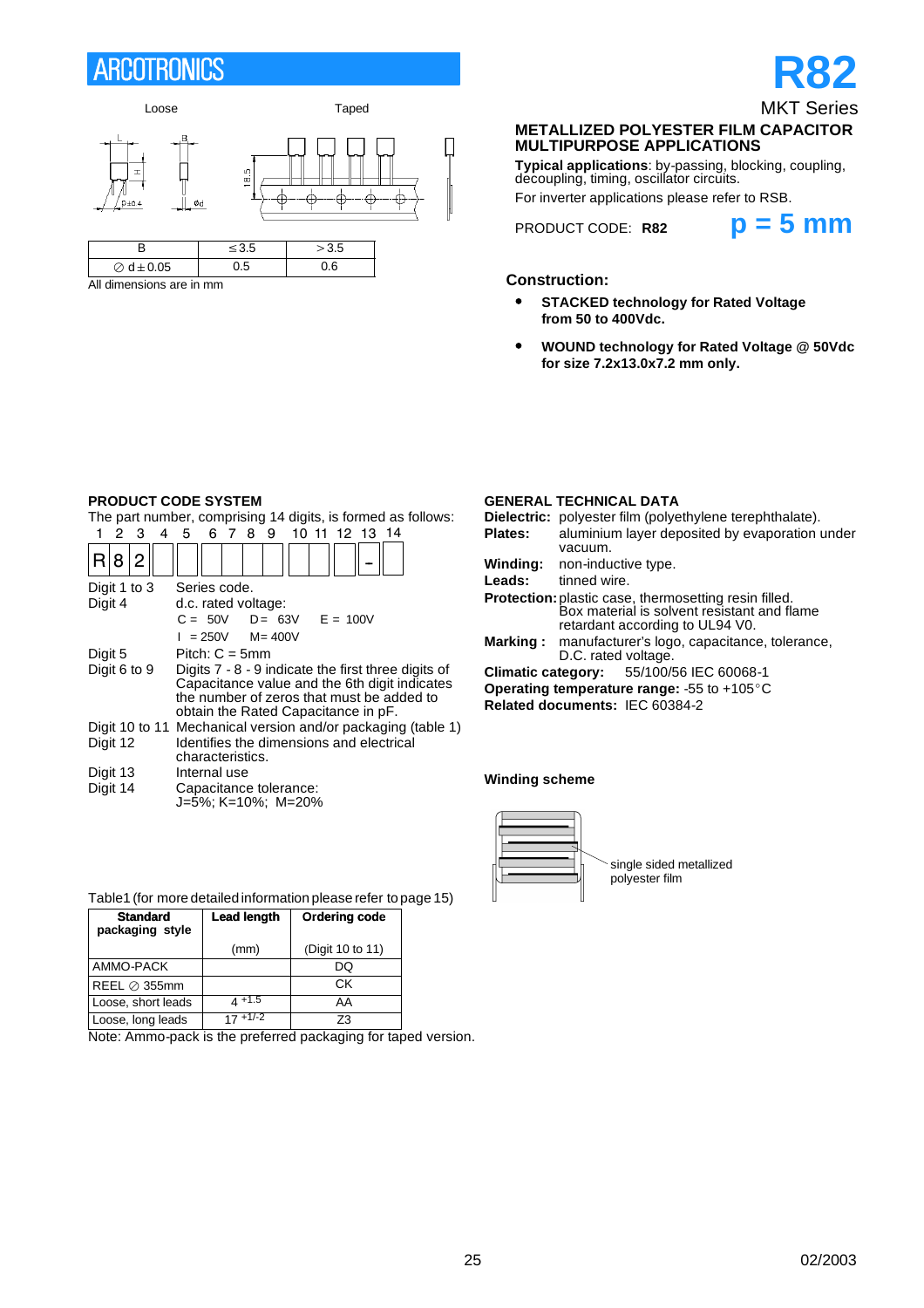# **R82** MKT Series **METALLIZED POLYESTER FILM CAPACITOR MULTIPURPOSE APPLICATIONS**

**p = 5 mm** PRODUCT CODE: **R82**

### **a) STACKED technology**

#### **b) WOUND technology**

| Rated                                                      |     | 50Vdc/30Vac |     |     | <b>Max</b><br>dv/dt | Max $K_0$     | <b>Part Number</b> |  |  |
|------------------------------------------------------------|-----|-------------|-----|-----|---------------------|---------------|--------------------|--|--|
| Cap.                                                       | в   | н           |     | р   | $(V/\mu s)$         | $(V^2/\mu s)$ |                    |  |  |
| a) $2.2 \mu F$                                             | 6.0 | 11.0        | 7.2 | 5.0 | 100                 | 10 E3         | R82CC4220--7--     |  |  |
| b) $3.3\mu F$                                              | 7.2 | 13.0        | 7.2 | 5.0 | 25                  | 2.5 E3        | R82CC4330--3--     |  |  |
| b) $4.7\mu F$                                              | 7.2 | 13.0        | 7.2 | 5.0 | 25                  | 2.5 E3        | R82CC4470--3--     |  |  |
| Mechanical version and packaging (Table 1)<br>Internal use |     |             |     |     |                     |               |                    |  |  |

Tolerance:  $J (\pm 5\%)$ ; K ( $\pm 10\%$ ); M ( $\pm 20\%$ )

**STACKED technology Rated 63Vdc/40Vac Max dv/dt Max K<sub>0</sub> Part Number**<br>**Cap.** B | H | L | p (V/µs) (V<sup>2</sup>/µs) **Part**  $0.10 \mu$ F 2.5 6.5 7.2 5.0 160 20 E3 R82DC3100--5-- $0.15 \mu$ F 2.5 6.5 7.2 5.0 160 20 E3 R82DC3150--6--0.22 $\mu$ F | 2.5 | 6.5 | 7.2 | 5.0 | 160 | 20 E3 | R82DC3220--6-- $0.33 \mu$ F 3.5 7.5 7.2 5.0 160 20 E3 R82DC3330--6-- $0.47 \mu$ F 3.5 7.5 7.2 5.0 160 20 E3 R82DC3470--6-- $0.68\mu$ F 4.5 9.5 7.2 5.0 160 20 E3 R82DC3680--6--1.0µF 5.0 10.0 7.2 5.0 160 20 E3 R82DC4100--6-1.5µF 6.0 11.0 7.2 5.0 160 20 E3 R82DC 4150--6--**Rated 100Vdc/63Vac Max dv/dt Max K0 Cap.** B H L p  $(V/\mu s)$   $(V^2/\mu s)$  **Part Number Part Number** 1000pF 2.5 6.5 7.2 5.0 200 40 E3 R82EC 1100--5-- 1500pF 2.5 6.5 7.2 5.0 200 40 E3 R82EC 1150--5-- 2200pF 2.5 6.5 7.2 5.0 200 40 E3 R82EC 1220--5--3300pF 2.5 6.5 7.2 5.0 200 40 E3 R82EC 1330--5--4700pF 2.5 6.5 7.2 5.0 200 40 E3 R82EC 1470--5-- 6800pF 2.5 6.5 7.2 5.0 200 40 E3 R82EC 1680--5--0.010uF 2.5 6.5 7.2 5.0 200 40 E3 R82EC 2100--5--0.015uF 2.5 6.5 7.2 5.0 200 40 E3 R82EC 2150--5--0.022µF 2.5 6.5 7.2 5.0 200 40 E3 R82EC 2220--5-- $0.033\mu$ F | 2.5 | 6.5 | 7.2 | 5.0 | 200 | 40 E3 | R82EC 2330--5-- $0.047 \mu$ F 2.5 6.5 7.2 5.0 200 40 E3 R82EC 2470-6-<br> $0.068 \mu$ F 2.5 6.5 7.2 5.0 200 40 E3 R82EC 2680-6-2.5 6.5 7.2 5.0 200 40 E3 R82EC 2680--6--0.10uF | 2.5 | 6.5 | 7.2 | 5.0 | 200 | 40 E3 | R82EC 3100--7--0.15uF 3.5 7.5 7.2 5.0 200 40 E3 R82EC 3150--7-- $0.22 \mu$ F 3.5 7.5 7.2 5.0 200 40 E3 R82EC 3220--7-- $0.33 \mu$ F 4.5 9.5 7.2 5.0 200 40 E3 R82EC 3330--7-- $0.47 \mu$ F 4.5 9.5 7.2 5.0 200 40 E3 R82EC 3470--7--0.68uF 5.0 10.0 72 5.0 200 40 F3 R82EC3680--7--1.0mF 6.0 11.0 7.2 5.0 200 40 E3 R82EC 4100--7-- Rated 250Vdc/160Vac Max<br>Cap. 250Vdc/160Vac dv/d **dv/dt Max K<sub>0</sub> Cap.** B  $\begin{array}{c|c|c|c|c} \text{B} & \text{H} & \text{L} & \text{p} & \text{(V/µs)} & \text{(V^2/µs)} \end{array}$  Part Number **Part** 6800pF 2.5 6.5 7.2 5.0 250 125 E3 R82IC 1680--5--  $0.010 \mu$ F 2.5 6.5 7.2 5.0 250 125 E3 R82IC 2100--5--0.015uF 2.5 6.5 7.2 5.0 250 125 E3 R82IC 2150--5--0.022uF 3.5 7.5 7.2 5.0 250 125 E3 R82IC 2220--5-- $0.033 \mu$ F 3.5 7.5 7.2 5.0 250 125 E3 R82IC 2330--5--0.047µF 4.5 9.5 7.2 5.0 250 125 E3 R82IC 2470--5-- $0.068\mu$ F 4.5 9.5 7.2 5.0 250 125 E3 R82IC 2680--5--0.10uF 5.0 10.0 7.2 5.0 250 125 E3 R82IC 3100-55-0.10uF 6.0 11.0 7.2 5.0 250 125 E3 R82IC 3100--5--0.15uF 6.0 11.0 7.2 5.0 250 125 E3 R82IC 3150--5--0.22µF 6.0 11.0 7.2 5.0 250 125 E3 R82IC 3220-6--Rated 400Vdc/200Vac Max<br>Cap. 100Vdc/200Vac dv/d **dv/dt Max K<sub>0</sub>** Tolerance:  $J (\pm 5\%)$ ; K ( $\pm 10\%$ ); M ( $\pm 20\%$ ) Mechanical version and packaging (Table 1) Internal use

Mechanical version and packaging (Table 1) Internal use

Tolerance:  $J (\pm 5\%)$ ; K ( $\pm 10\%$ ); M ( $\pm 20\%$ )

**Part Cap.** B  $H = \begin{bmatrix} 1 & 0 & 0 \\ 0 & 0 & 0 \\ 0 & 0 & 0 \end{bmatrix}$  **Part Number** 1000pF 2.5 6.5 7.2 5.0 400 320 E3 R82MC1100--5-- 1500pF | 2.5 | 6.5 | 7.2 | 5.0 | 400 | 320 E3 | R82MC1150--5--2200pF 2.5 6.5 7.2 5.0 400 320 E3 R82MC1220--5-- 3300pF 2.5 6.5 7.2 5.0 400 320 E3 R82MC1330--5-- 4700pF 2.5 6.5 7.2 5.0 400 320 E3 R82MC1470--5-- 6800pF 3.5 7.5 7.2 5.0 400 320 E3 R82MC1680--5- $0.010 \mu$ F 3.5 7.5 7.2 5.0 400 320 E3 R82MC2100--5-0.015uF 4.5 9.5 7.2 5.0 400 320 E3 R82MC2150--5--0.022uF 4.5 9.5 7.2 5.0 400 320 E3 R82MC2220--5--0.033µF 5.0 10.0 7.2 5.0 400 320 E3 R82MC2330--5--0.047uF 6.0 11.0 7.2 5.0 400 320 E3 R82MC2470--5--0.068µF 6.0 11.0 7.2 5.0 400 320 E3 R82MC2680--5-- $\mathbb T$ 

#### All dimensions are in mm.

Note 1: If the working voltage (V) is lower than the rated voltage (V<sub>R</sub>), the capacitor may work at higher dv/dt. In this case the maximum value allowed is obtained multiplying the above value (see table dv/dt) with the ratio  $V_R$  /V. The pulse characteristic  $K_0$  depends on the voltage wave-form and in any case it cannot overcome the value given in the above table.

26 02/2003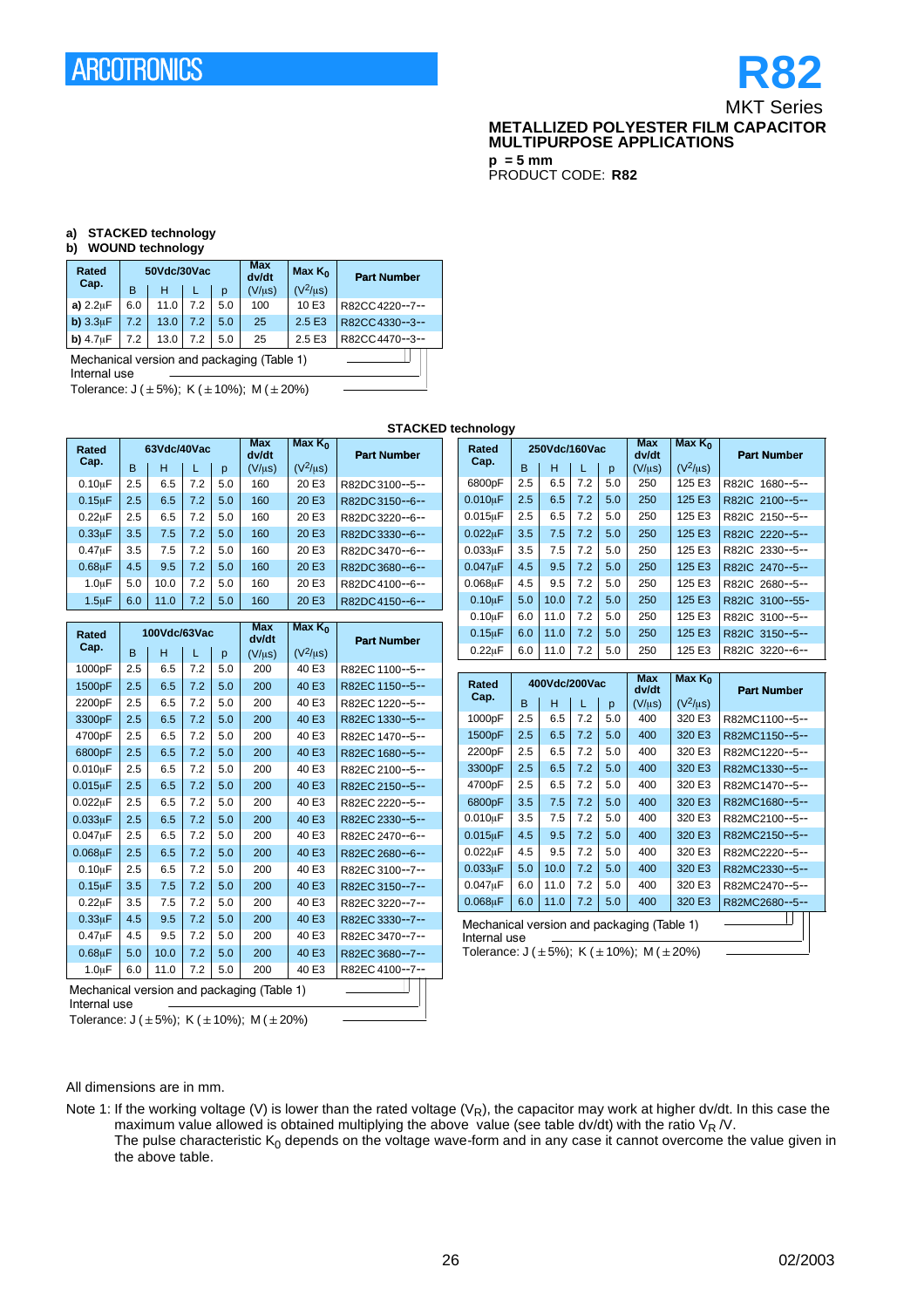# **ARCOTRONICS**

**ELECTRICAL CHARACTERISTICS**

## **R82** MKT Series **METALLIZED POLYESTER FILM CAPACITOR MULTIPURPOSE APPLICATIONS**

**p = 5 mm** PRODUCT CODE: **R82**

|                              | 50Vdc - 63Vdc - 100Vdc<br>Rated voltage $(V_R)$ :<br>250Vdc - 400Vdc                                                        |                 |                                                                                   |  |  |  |  |  |
|------------------------------|-----------------------------------------------------------------------------------------------------------------------------|-----------------|-----------------------------------------------------------------------------------|--|--|--|--|--|
|                              | Rated temperature $(T_R)$ :                                                                                                 | $+85^{\circ}$ C |                                                                                   |  |  |  |  |  |
| Temperature derated voltage: |                                                                                                                             |                 |                                                                                   |  |  |  |  |  |
|                              |                                                                                                                             |                 | for temperatures between $+85^{\circ}$ C and $+105^{\circ}$ C a decreasing        |  |  |  |  |  |
| be applied.                  |                                                                                                                             |                 | factor of 1.25% per degree $\degree$ C on the rated voltage V <sub>R</sub> has to |  |  |  |  |  |
|                              | Capacitance range:                                                                                                          |                 | 1000pF to 4.7µF                                                                   |  |  |  |  |  |
|                              | <b>Capacitance values:</b>                                                                                                  |                 |                                                                                   |  |  |  |  |  |
|                              | E6 series (IEC 60063 Norm).                                                                                                 |                 |                                                                                   |  |  |  |  |  |
|                              | Capacitance tolerances (measured at 1 kHz):                                                                                 |                 |                                                                                   |  |  |  |  |  |
|                              | $\pm 5\%$ (J); $\pm 10\%$ (K); $\pm 20\%$ (M).                                                                              |                 |                                                                                   |  |  |  |  |  |
|                              | Total self-inductance $(L): \approx 7nH$                                                                                    |                 |                                                                                   |  |  |  |  |  |
|                              | (lead length ~2mm)                                                                                                          |                 |                                                                                   |  |  |  |  |  |
|                              | <b>Dissipation factor (DF):</b>                                                                                             |                 |                                                                                   |  |  |  |  |  |
|                              | tg $\delta$ × 10 <sup>-4</sup> at +25°C $\pm$ 5°C                                                                           |                 |                                                                                   |  |  |  |  |  |
| kHz                          | $C \leq 0.1 \mu F$                                                                                                          | $C > 0.1 \mu F$ |                                                                                   |  |  |  |  |  |
| $\mathbf{1}$                 | $\leq 80$                                                                                                                   | $\leq 80$       |                                                                                   |  |  |  |  |  |
| 10                           | $\leq 120$                                                                                                                  | $\leq 120$      |                                                                                   |  |  |  |  |  |
| 100                          | $\leq$ 250                                                                                                                  |                 |                                                                                   |  |  |  |  |  |
|                              | <b>Insulation resistance:</b>                                                                                               |                 |                                                                                   |  |  |  |  |  |
|                              | <b>Test conditions</b>                                                                                                      |                 |                                                                                   |  |  |  |  |  |
|                              | Temperature:                                                                                                                |                 | $+25^{\circ}$ C $\pm$ 5°C                                                         |  |  |  |  |  |
|                              | Voltage charge time:                                                                                                        | 1 min           |                                                                                   |  |  |  |  |  |
|                              | Voltage charge:                                                                                                             | 50 Vdc          | for $V_R$ < 100 Vdc                                                               |  |  |  |  |  |
|                              | Performance                                                                                                                 | 100 Vdc         | for $V_R \ge 100$ Vdc                                                             |  |  |  |  |  |
|                              | For $V_R \le 100$ Vdc                                                                                                       |                 |                                                                                   |  |  |  |  |  |
|                              | $\geq$ 15000M $\Omega$ for C $\leq$ 0.33µF                                                                                  |                 |                                                                                   |  |  |  |  |  |
|                              | $\geq 5000$ s                                                                                                               |                 |                                                                                   |  |  |  |  |  |
| $\geq$                       | for $C > 0.33 \mu F$ and $\leq 1 \mu F$<br>$>1 \mu F$<br>1000 s<br>C<br>for                                                 |                 |                                                                                   |  |  |  |  |  |
|                              | For $V_R > 100$ Vdc                                                                                                         |                 |                                                                                   |  |  |  |  |  |
| $\geq$ 30000M $\Omega$       |                                                                                                                             |                 |                                                                                   |  |  |  |  |  |
|                              |                                                                                                                             |                 |                                                                                   |  |  |  |  |  |
|                              | Test voltage between terminals:<br>1.4 $\times$ V <sub>R</sub> applied for 2 s at +25 $\rm{^{\circ}C}$ ± 5 $\rm{^{\circ}C}$ |                 |                                                                                   |  |  |  |  |  |
|                              |                                                                                                                             |                 |                                                                                   |  |  |  |  |  |
|                              |                                                                                                                             |                 |                                                                                   |  |  |  |  |  |
|                              |                                                                                                                             |                 |                                                                                   |  |  |  |  |  |

#### **TEST METHOD AND PERFORMANCE**

| Damp heat, steady state:                                             |  |                                                                                                                |  |  |  |  |
|----------------------------------------------------------------------|--|----------------------------------------------------------------------------------------------------------------|--|--|--|--|
| <b>Test conditions</b>                                               |  |                                                                                                                |  |  |  |  |
| Temperature:                                                         |  | $+40^{\circ}$ C $\pm$ 2°C                                                                                      |  |  |  |  |
| Relative humidity (RH):                                              |  |                                                                                                                |  |  |  |  |
| Test duration:                                                       |  | $93\% \pm 2\%$<br>56 days                                                                                      |  |  |  |  |
| Performance                                                          |  |                                                                                                                |  |  |  |  |
| Capacitance change $ \Delta C/C $ : $\leq 5\%$                       |  |                                                                                                                |  |  |  |  |
| DF change $(\Delta t g \delta)$ :                                    |  | $\leq$ 50 $\times$ 10 <sup>-4</sup> at 1kHz                                                                    |  |  |  |  |
| Insulation resistance:                                               |  | $\geq$ 50% of initial limit.                                                                                   |  |  |  |  |
| Endurance:                                                           |  |                                                                                                                |  |  |  |  |
| <b>Test conditions</b>                                               |  |                                                                                                                |  |  |  |  |
| Temperature:                                                         |  | +100 $^{\circ}$ C ± 2 $^{\circ}$ C                                                                             |  |  |  |  |
| Test duration:                                                       |  | 2000 h                                                                                                         |  |  |  |  |
| Voltage applied:                                                     |  | $1.25 \times V_c$                                                                                              |  |  |  |  |
| Performance                                                          |  |                                                                                                                |  |  |  |  |
| Capacitance change $ \Delta C/C $ : $\leq 5\%$                       |  |                                                                                                                |  |  |  |  |
|                                                                      |  | DF change ( $\Delta$ tg $\delta$ ): $\leq 30 \times 10^{-4}$ at 10kHz for C $\leq 1 \mu$ F                     |  |  |  |  |
|                                                                      |  | $\leq$ 20 $\times$ 10 <sup>-4</sup> at 1kHz for C > 1 $\mu$ F                                                  |  |  |  |  |
| Insulation resistance:                                               |  | $\geq$ 50% of initial limit.                                                                                   |  |  |  |  |
| <b>Resistance to soldering heat:</b>                                 |  |                                                                                                                |  |  |  |  |
| <b>Test conditions</b>                                               |  |                                                                                                                |  |  |  |  |
| Solder bath temperature: $+260^{\circ}$ C $\pm$ 5°C                  |  |                                                                                                                |  |  |  |  |
| Dipping time (with heat screen): 10 $s \pm 1$ s<br>Performance       |  |                                                                                                                |  |  |  |  |
| Capacitance change $ \Delta C/C $ : $\leq$ 2%                        |  |                                                                                                                |  |  |  |  |
| DF change $(\Delta t g \delta)$ :                                    |  | $\leq$ 30 × 10 <sup>-4</sup> at 10kHz for C ≤ 1 µF<br>$\leq$ 20 $\times$ 10 <sup>-4</sup> at 1kHz for C > 1 µF |  |  |  |  |
| Insulation resistance:                                               |  | $\geq$ initial limit.                                                                                          |  |  |  |  |
| Long term stability (after two years):                               |  |                                                                                                                |  |  |  |  |
| <b>Storage</b><br>standard environmental conditions (see page 11).   |  |                                                                                                                |  |  |  |  |
| Performance                                                          |  |                                                                                                                |  |  |  |  |
| Capacitance change $ \Delta C/C $ : $\leq$ 3% for $C \leq 0.1 \mu$ F |  |                                                                                                                |  |  |  |  |
|                                                                      |  | $\leq$ 2% for C $>$ 0.1 $\mu$ F                                                                                |  |  |  |  |
| <b>RELIABILITY</b><br>Reference MIL HDB 217                          |  |                                                                                                                |  |  |  |  |
| <b>Application conditions:</b>                                       |  |                                                                                                                |  |  |  |  |
| Temperature:                                                         |  | $+40^{\circ}$ C $\pm 2^{\circ}$ C                                                                              |  |  |  |  |
| Voltage:                                                             |  | $0.5 \times V_R$                                                                                               |  |  |  |  |
| Failure rate:                                                        |  | $\leq$ 1 FIT                                                                                                   |  |  |  |  |
| (1 FIT = $1 \times 10^{-9}$ failures/components $\times$ h)          |  |                                                                                                                |  |  |  |  |
| Failure criteria:                                                    |  |                                                                                                                |  |  |  |  |
| (according to DIN 44122)                                             |  |                                                                                                                |  |  |  |  |
| Short or open circuit                                                |  |                                                                                                                |  |  |  |  |
| Capacitance change   $\Delta$ C/C : >10%                             |  |                                                                                                                |  |  |  |  |
| $DF$ change ( $\Delta$ tg $\delta$ ):<br>Insulation resistance:      |  | $>2\times$ initial limit.<br>$<$ 0.005 $\times$ initial limit.                                                 |  |  |  |  |
|                                                                      |  |                                                                                                                |  |  |  |  |